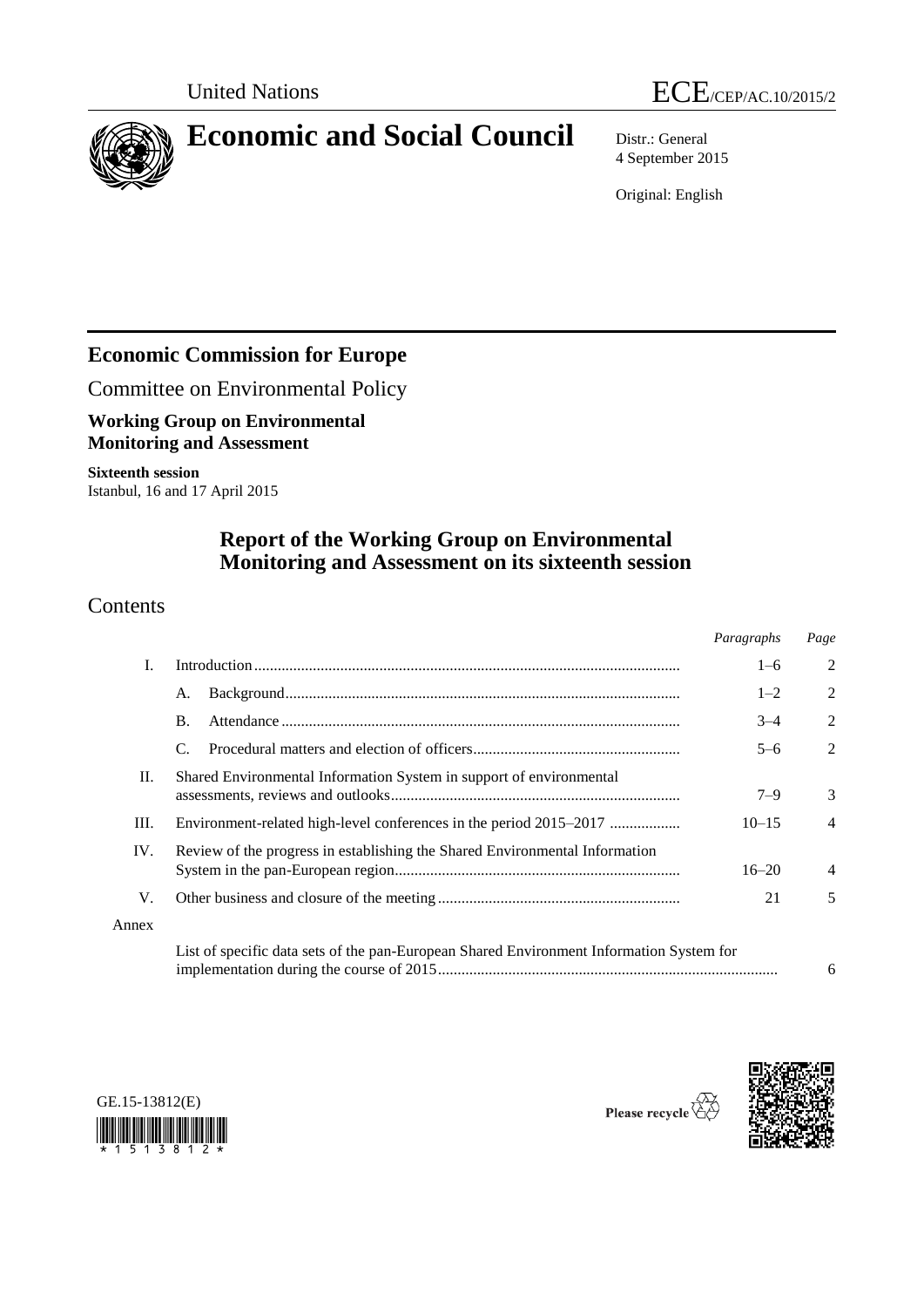## **I. Introduction**

#### **A. Background**

1. At its twentieth session (Geneva, 28–31 October 2014), the Economic Commission for Europe (ECE) Committee on Environmental Policy (CEP) mandated the Working Group on Environmental Monitoring and Assessment to review progress made by pan-European countries in developing the Shared Environmental Information System (SEIS). CEP requested that the progress be reviewed against the targets and performance indicators (ECE/CEP/2014/8) that it approved at its twentieth session, and noted that the review should serve as a basis to prepare an evaluation report on SEIS development for the Eighth Environment for Europe (EfE) Ministerial Conference (Batumi, Georgia, 8–10 June 2016). The Working Group was further requested to provide an initial version of its evaluation report to CEP at its its twenty-first session (Geneva, 27–30 October 2015).

2. The sixteenth session of the Working Group on Environmental Monitoring and Assessment was held on 16 and 17 April 2015 in Istanbul in order to kick-off the work on the review of SEIS development by the pan-European countries.

3. The Working Group meeting was organized back to back with the Regional Environmental Information Network Conference (Istanbul, 13–15 April 2015) consulting on the elaboration of the Global Environmental Outlook (GEO) with regard to its regional component for the pan-European region. The organizational setting of both meetings contributed to forging mutual benefits between SEIS and the GEO regional process.

#### **B. Attendance**

3. The session was attended by representatives of ministries or agencies of environment, and in some cases from the statistical offices, of the following countries: Albania, Armenia, Austria, Azerbaijan, Belarus, Bosnia and Herzegovina, Croatia, Finland, Georgia, Italy, Kazakhstan, Kyrgyzstan, Republic of Moldova, Romania, Russian Federation, Serbia, Sweden, Switzerland, Tajikistan, the former Yugoslav Republic of Macedonia, Turkmenistan, Ukraine and Uzbekistan.

4. In addition, representatives of the following organizations and forums participated: the United Nations Environment Programme (UNEP); the Organization for Economic Cooperation and Development; the European Environment Agency (EEA); the Regional Environmental Centre for Central Asia; and the international non-profit organization, Zoï Environment Network. Representatives of the team implementing the Forest and Biodiversity Governance including Environmental Monitoring (FLERMONECA) project, financed by the European Union, also attended the meeting.

#### **C. Procedural matters and election of officers**

5. The Working Group adopted the agenda for its sixteenth session, as set out in document ECE/CEP/AC.10/2015/1.

6. The Working Group elected Ms Katerina Nikolovska (the former Yugoslav Republic of Macedonia) as its Chair and Ms. Maia Javakhishvili (Georgia) and Mr. Yuri Tsaturov (Russian Federation) as its Vice-Chairs for the period of the 2015 mandate.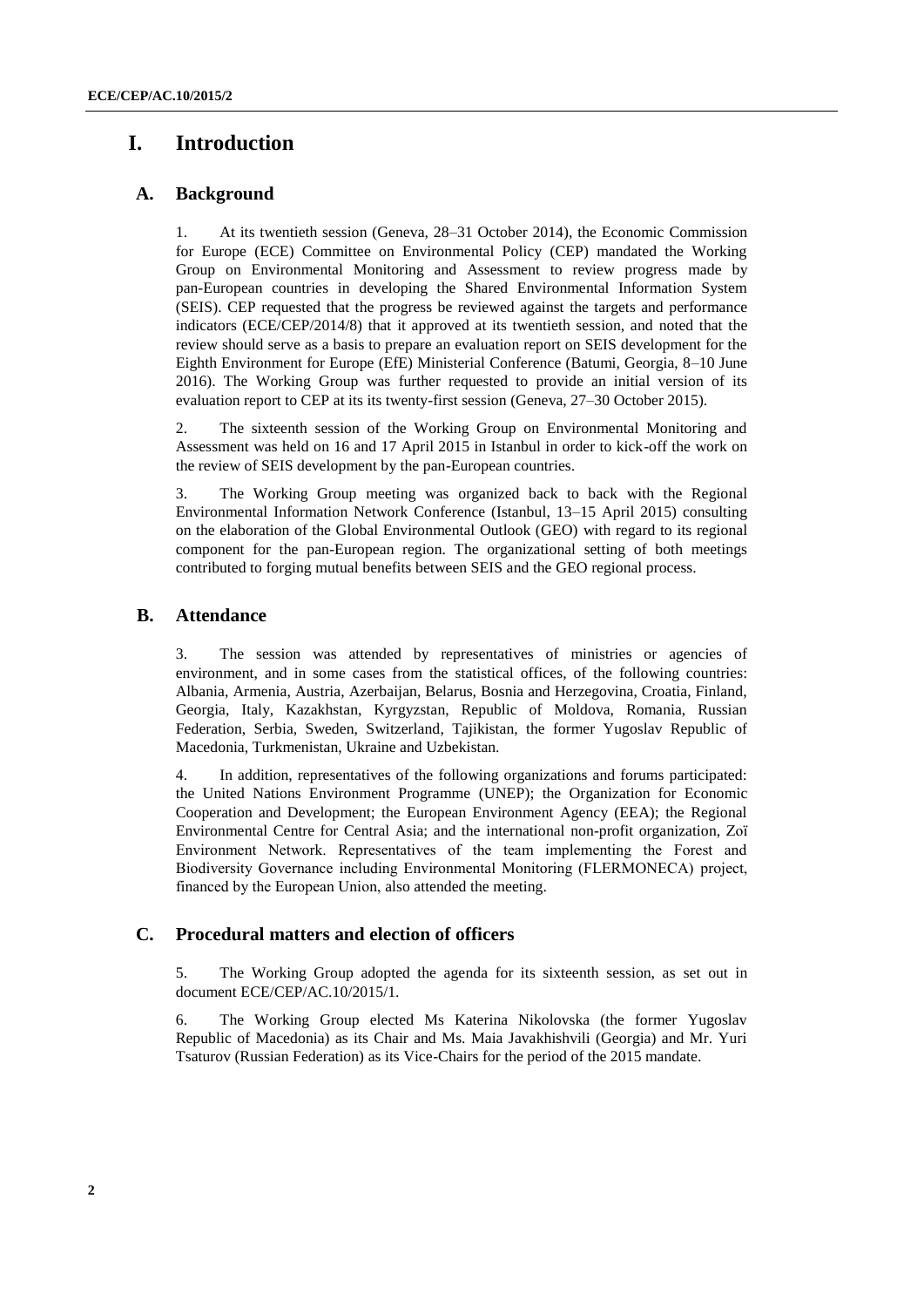## **II. Shared Environmental Information System in support of environmental assessments, reviews and outlooks**

7. The Working Group considered the components of various environmental assessment reports, reviews and outlooks prepared in the context of different environmental intergovernmental processes or under multilateral environmental agreements (MEAs) to better understand the need for data and information supporting the preparation of those reports. The Working Group was acquainted with:

The GEO process and the components and data requirements for the pan-European GEO Regional Assessment;

(b) *The European environment* — *state and outlook 2015* (SOER 2015),<sup>1</sup> and the data and information used to generate that report;

(c) Regional air emission reporting requirements;

(d) The regional process for the assessment of the status of water resources, and the need for common water pressure and status indicators;

(e) Global and pan-European forest reporting and assessment processes, including reporting methods and schedules, data and subsets of indicators;

(f) The Environment and Health Information System, including data requirements for calculation of environment and health indicators;

(g) Data collection under the various MEAs.

8. The Working Group agreed that, for the pan-European SEIS to facilitate the generation of the various environmental assessment reports and decrease the reporting burden on countries, it should facilitate access to data and information produced in common formats and standards in the following areas:

- (a) Air pollution, air quality and ozone depletion;
- (b) Biodiversity;
- (c) Chemicals and waste;
- (d) Climate change;
- (e) Energy;
- (f) Green economy;
- (g) Land and soil;
- (h) Water.

9. Those themes were generally accepted as corresponding to regional priorities and/or Global Environmental Goals.<sup>2</sup>

<sup>&</sup>lt;sup>1</sup> EEA, Copenhagen. Available from www.eea.europa.eu/soer.

<sup>&</sup>lt;sup>2</sup> See UNEP Global Environment Goals website http://geg.informea.org/.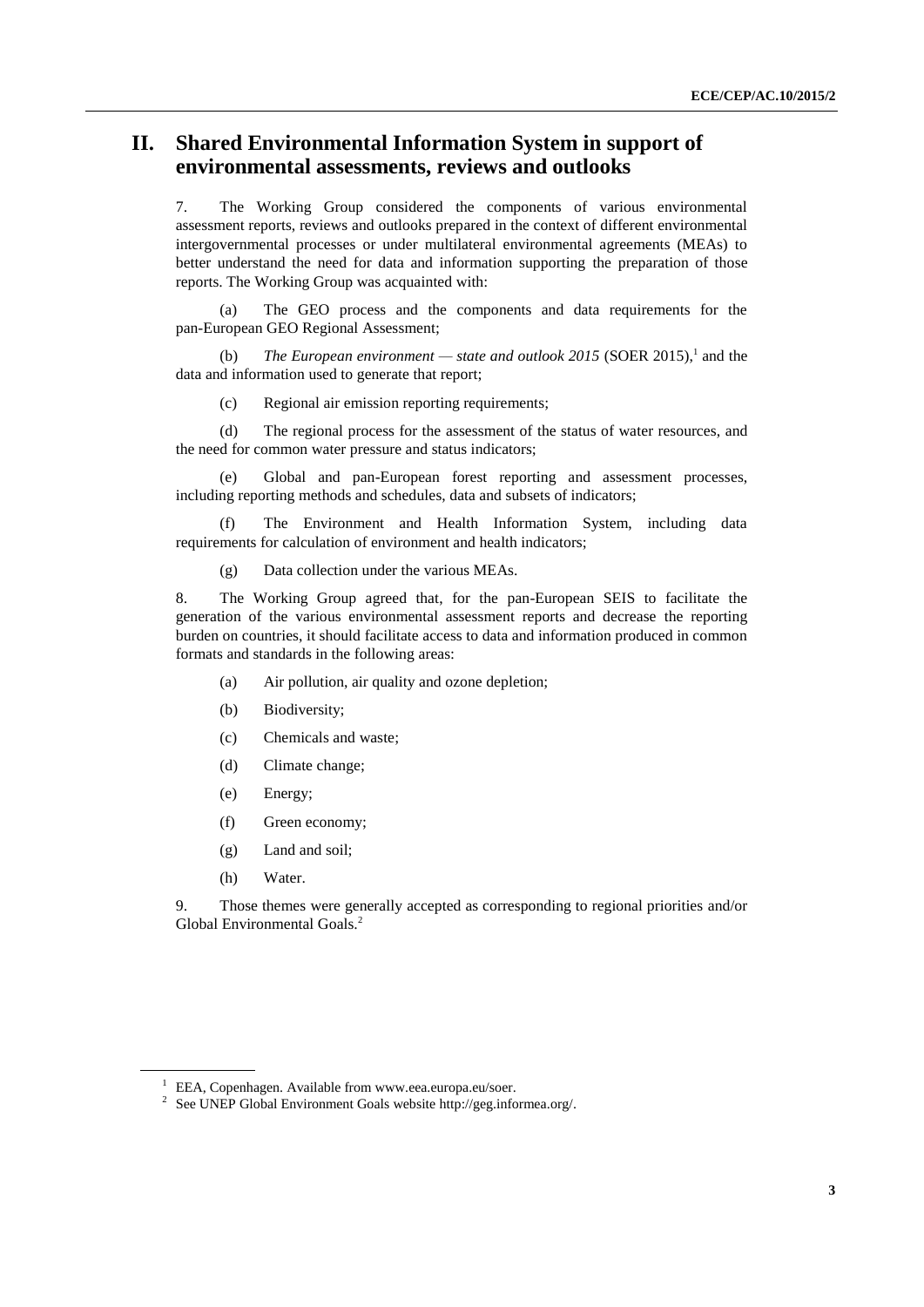## **III. Environment-related high-level conferences in the period 2015–2017**

10. The Working Group reflected on the calendar of high-level environmental conferences and assessments related to them, including: the Seventh Forest Europe Ministerial Conference (Madrid, 20–21 October 2015); the Eighth EfE Ministerial Conference (Batumi, June 2016); and the Sixth Environment and Health Ministerial Conference (2017).

11. The Working Group concluded that the themes of air and green economy were common to all those conferences. Therefore, the data sets through which pan-European SEIS was to be defined in the first step should possibly be those that were commonly used for understanding the level of air pollution and assessing air quality and progress in the transition to a green economy.

12. At the same time, the Working Group acknowledged that, as green economy was a cross-cutting theme, data commonly applied under other sectoral themes could be used as proxies to assess progress in greening of economies.

13. The Working Group then reflected on the existing data availability to set a 2015 milestone for the establishment of the pan-European SEIS that would be ambitious, but realistic. To that end, it considered the progress achieved in the countries of Eastern and South-Eastern Europe, the Caucasus and Central Asia in producing and sharing environmental indicators.

14. Based on the above considerations, the Working Group agreed on a list of 67 specific data sets for the pan-European SEIS that should be produced and shared, to the extent possible, in the course of 2015 by all the pan-European countries (see annex).

15. The Working Group further agreed that it would discuss at its future meetings specific data to be added to the pan-European SEIS content list for gradual implementation until 2020.

## **IV. Review of the progress in establishing the Shared Environmental Information System in the pan-European region**

16. The Working Group discussed a concept for a mechanism to evaluate the performance of countries in developing the pan-European SEIS.<sup>3</sup> Such a mechanism should show which of the data currently agreed to constitute the pan-European SEIS were effectively produced and shared together with the necessary accompanying information as per the SEIS targets and performance indicators. The mechanism should help in identifying possible gaps — separately for each data set — in data production and sharing and show progress in eliminating those gaps. At the same time, it should be user-friendly and allow concise but precise reporting within a relatively short period of time and not require extensive national consultations to that end.

<sup>&</sup>lt;sup>3</sup> The concept is annexed to the informal document on reporting the performance in establishing and operating the Shared Environmental Information System, submitted by the secretariat to the Working Group for consideration. The document is available on the meeting web page at [http://www.unece.org/index.php?id=38414#/.](http://www.unece.org/index.php?id=38414#/)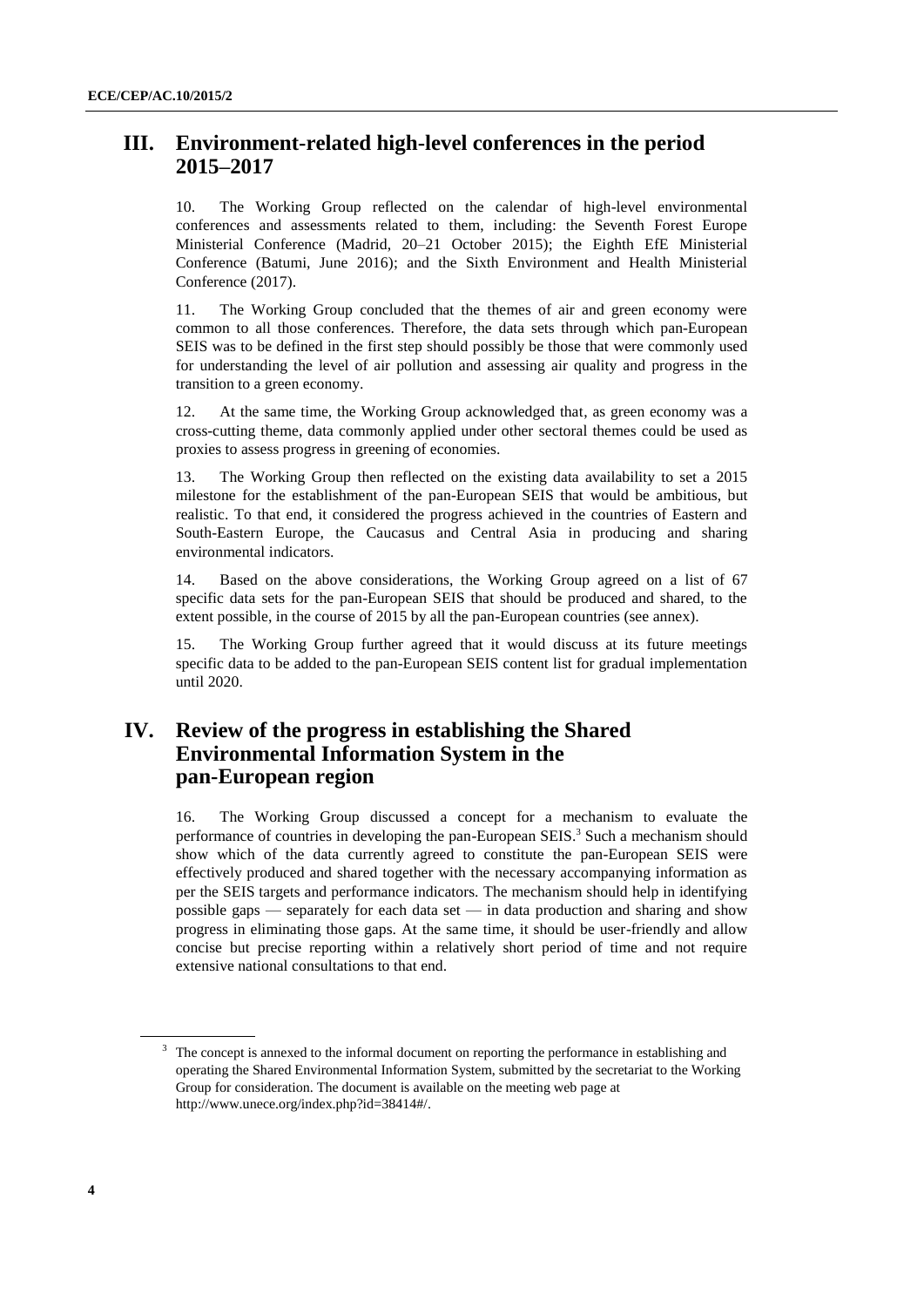17. The Working Group agreed that the secretariat's concept sufficiently addressed the requirements set for the reporting mechanism and so should be developed further and tested.

18. The Working Group therefore requested its members from Armenia Austria, Georgia, Finland, Italy, Kazakhstan, the Russian Federation and the former Yugoslav Republic of Macedonia to work closely with the secretariat and EEA in developing and testing the concept for the reporting mechanism. It also invited a representative from the Regional Environmental Centre for Central Asia to support that work. Members from Georgia, Finland and Italy noted that their involvement would require confirmation from their Governments, which would be communicated to the secretariat after the meeting.

19. While developing and testing the concept of the reporting mechanism, the development group should rate the availability and accessibility of data and related information for the list of 67 data sets for the pan-European countries. The secretariat should then compile the results of that exercise for review by the Working Group at its next session, which should be organized no later than the first half of September in order to allow the Working Group to agree on its evaluation of country performance in SEIS establishment for timely submission to CEP.

20. The secretariat was requested to explore the possibilities to organize the next session in the first half of September and communicate them to the Working Group.<sup>4</sup>

### **V. Other business and closure of the meeting.**

21. The Working Group and secretariat thanked the donors, in particular Norway, Switzerland and the Russian Federation, for the financial support provided to organize the sixteenth session. The Chair then closed the meeting.

<sup>&</sup>lt;sup>4</sup> It was agreed after the meeting that the seventeenth session of the Working Group would be held on 7 and 8 September 2015.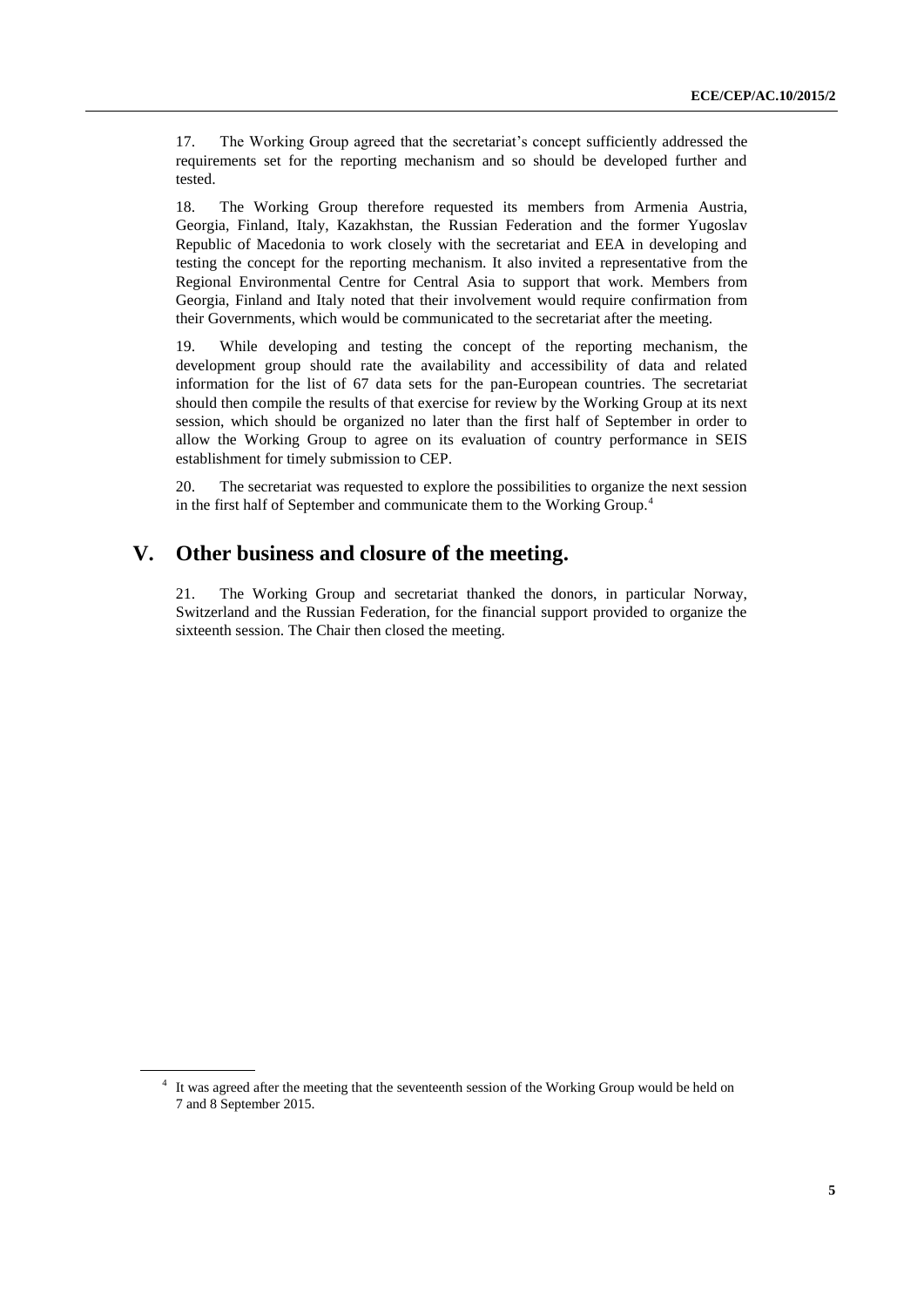**Annex**

**6**

## **List of specific data sets of the pan-European Shared Environment Information System for implementation during the course of 2015**

| <b>Theme</b>               | References                                                  | Environmental indicator                             | No.                                                        | Data sets                                                                                              |    |                                                                                                                                   |  |  |  |  |  |  |  |  |  |  |
|----------------------------|-------------------------------------------------------------|-----------------------------------------------------|------------------------------------------------------------|--------------------------------------------------------------------------------------------------------|----|-----------------------------------------------------------------------------------------------------------------------------------|--|--|--|--|--|--|--|--|--|--|
| Air pollution<br>and ozone | Pan-European priority<br>Global Environmental Goal          | Emissions of pollutants into<br>the atmospheric air | $\mathbf{1}$                                               | Emissions of sulphur expressed in sulphur dioxide (total, stationary<br>and mobile sources)            |    |                                                                                                                                   |  |  |  |  |  |  |  |  |  |  |
| depletion                  | Data collection under the ECE<br>CLRTAP <sup>a</sup>        |                                                     | $\boldsymbol{2}$                                           | Emissions of nitrogen oxides expressed in nitrogen dioxide (total,<br>stationary and mobile sources)   |    |                                                                                                                                   |  |  |  |  |  |  |  |  |  |  |
|                            | Health and well-being<br>considerations under the green     |                                                     | 3                                                          | Emissions of non-methane volatile organic compounds (NMVOCs)<br>(total, stationary and mobile sources) |    |                                                                                                                                   |  |  |  |  |  |  |  |  |  |  |
|                            | economy concept                                             |                                                     | $\overline{4}$                                             | Emissions of ammonia (total, stationary and mobile sources)                                            |    |                                                                                                                                   |  |  |  |  |  |  |  |  |  |  |
|                            | Data collection under the<br>Montreal Protocol <sup>b</sup> | 5<br>sources)                                       | Emissions of carbon monoxide (total, stationary and mobile |                                                                                                        |    |                                                                                                                                   |  |  |  |  |  |  |  |  |  |  |
|                            |                                                             |                                                     | 6                                                          | Emissions of lead (total, stationary and mobile sources)                                               |    |                                                                                                                                   |  |  |  |  |  |  |  |  |  |  |
|                            |                                                             |                                                     | $\tau$                                                     | Emissions of cadmium (total, stationary and mobile sources)                                            |    |                                                                                                                                   |  |  |  |  |  |  |  |  |  |  |
|                            |                                                             |                                                     | $\,8\,$                                                    | Emissions of mercury (total, stationary and mobile sources)                                            |    |                                                                                                                                   |  |  |  |  |  |  |  |  |  |  |
|                            |                                                             |                                                     | 9<br>stationary and mobile sources)                        | Emissions of polycyclic aromatic hydrocarbon (PAH) (total,                                             |    |                                                                                                                                   |  |  |  |  |  |  |  |  |  |  |
|                            |                                                             |                                                     | 10                                                         | Emissions of polychlorinated biphenyl (PCB) (total, stationary and<br>mobile sources)                  |    |                                                                                                                                   |  |  |  |  |  |  |  |  |  |  |
|                            |                                                             |                                                     |                                                            |                                                                                                        | 11 | Emissions of polychlorinated dibenzo-p-dioxin and polychlorinated<br>dibenzofuran (PCDD/F) (total, stationary and mobile sources) |  |  |  |  |  |  |  |  |  |  |
|                            |                                                             |                                                     |                                                            |                                                                                                        |    |                                                                                                                                   |  |  |  |  |  |  |  |  |  |  |
|                            |                                                             |                                                     | 13                                                         | Emissions of coarse particulate matter $(PM_{10})$ (total, stationary and<br>mobile sources)           |    |                                                                                                                                   |  |  |  |  |  |  |  |  |  |  |
|                            |                                                             |                                                     | 14                                                         | Emissions of fine particulate matter $(PM_{2.5})$ (total, stationary and<br>mobile sources)            |    |                                                                                                                                   |  |  |  |  |  |  |  |  |  |  |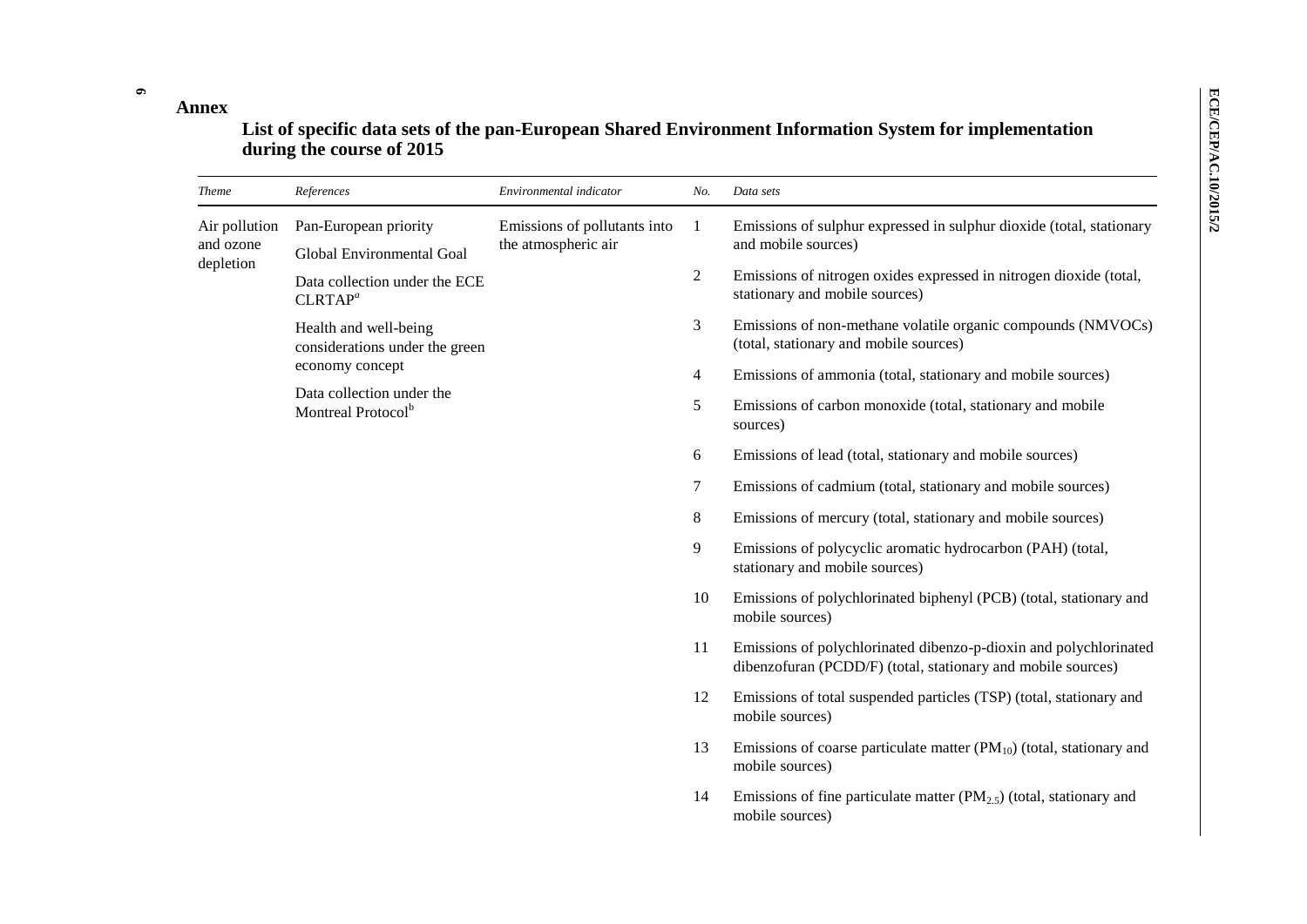| <b>Theme</b>      | References                                       | Environmental indicator                       | No.    | Data sets                                                                                                                             |
|-------------------|--------------------------------------------------|-----------------------------------------------|--------|---------------------------------------------------------------------------------------------------------------------------------------|
|                   |                                                  | Ambient air quality                           | 15     | Annual average concentration of sulphur dioxide                                                                                       |
|                   |                                                  |                                               | 16     | Annual average concentration of nitrogen dioxide                                                                                      |
|                   |                                                  |                                               | 17     | Annual average concentration of ground-level ozone                                                                                    |
|                   |                                                  |                                               | 18     | Annual average concentration of particulate matter (PM)                                                                               |
|                   |                                                  | Consumption of ozone-<br>depleting substances | 19     | Total ozone depleting potential (ODP) of chlorofluorocarbons<br>(CFCs)                                                                |
|                   |                                                  |                                               | 20     | <b>Total ODP of Halons</b>                                                                                                            |
|                   |                                                  |                                               | 21     | Total ODP of other fully halogenated CFCs                                                                                             |
|                   |                                                  |                                               | 22     | Total ODP of carbon tetrachloride                                                                                                     |
|                   |                                                  |                                               | 23     | Total ODP of 1,1,1-trichloroethane                                                                                                    |
|                   |                                                  |                                               | 24     | Total ODP of hydrochlorofluorocarbons (HCFCs)                                                                                         |
|                   |                                                  |                                               | 25     | Total ODP of methyl bromide                                                                                                           |
| Climate<br>change | Pan-European priority                            | Air temperature                               | 26     | Average annual deviation from the long-term average temperature                                                                       |
|                   | Global Environmental Goal                        | Atmospheric precipitation                     | $27\,$ | Annual deviation from the long-term average precipitation                                                                             |
|                   | Data collection under the<br>UNFCCC <sup>c</sup> | Greenhouse gas (GHG)<br>emissions             | 28     | Aggregated GHG emissions including emissions/removals from<br>land use, land use change and forestry (LULUCF)                         |
|                   |                                                  |                                               | 29     | Aggregated GHG emissions by energy, industrial processes, solvent<br>and other product use, agriculture, land use and forestry, waste |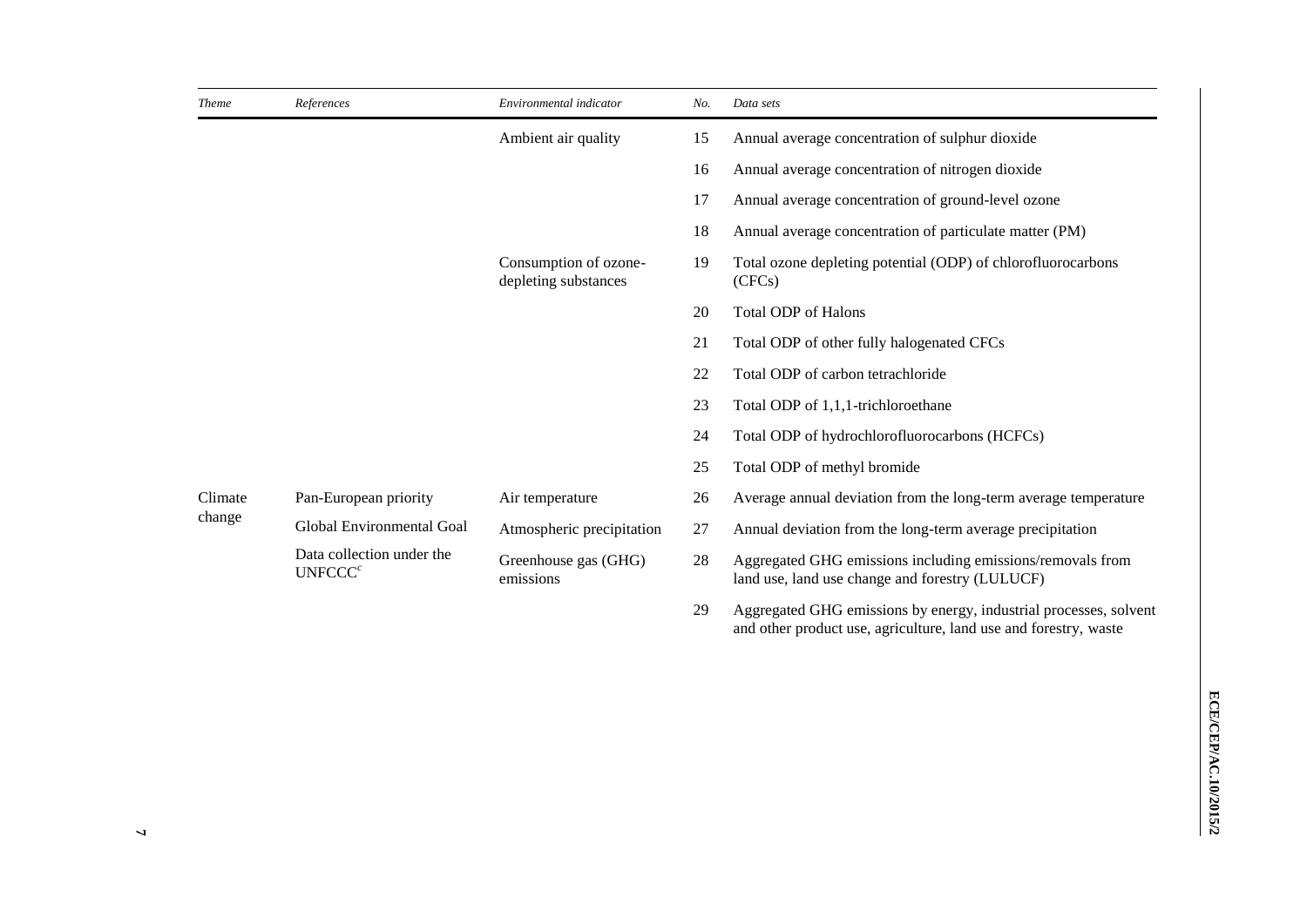| <b>Theme</b> | References                                                                                            | Environmental indicator                                                                           | No. | Data sets                                                                                                                                                         |
|--------------|-------------------------------------------------------------------------------------------------------|---------------------------------------------------------------------------------------------------|-----|-------------------------------------------------------------------------------------------------------------------------------------------------------------------|
| Water        | Pan-European priority                                                                                 | Renewable freshwater<br>resources                                                                 | 30  | Renewable freshwater resources                                                                                                                                    |
|              | Global Environmental Goal                                                                             |                                                                                                   |     |                                                                                                                                                                   |
|              | Resilience, efficiency, health<br>and well-being considerations<br>under the green economy<br>concept | Freshwater abstraction                                                                            | 31  | Total freshwater abstraction (per river basin, season and year)                                                                                                   |
|              |                                                                                                       |                                                                                                   | 32  | Freshwater abstraction by water supply industry; households;<br>agriculture, forestry and fishing; manufacturing; electric industry;<br>other economic activities |
|              | Data collection through the<br><b>UNEP/United Nations</b>                                             |                                                                                                   | 33  | Water exploitation index                                                                                                                                          |
|              | <b>Statistics Division</b>                                                                            | Total water use                                                                                   | 34  | Total freshwater available                                                                                                                                        |
|              | questionnaire                                                                                         |                                                                                                   | 35  | Total freshwater use                                                                                                                                              |
|              | Data collection under the ECE<br>Protocol on Water and Health                                         |                                                                                                   | 36  | Losses of water during transport                                                                                                                                  |
|              |                                                                                                       |                                                                                                   | 37  | Freshwater use by households; agriculture, forestry and fishing;<br>irrigation; manufacturing; electric industry; other economic<br>activities                    |
|              |                                                                                                       | Population connected to<br>water supply                                                           | 38  | Population connected and not-connected to water supply                                                                                                            |
|              |                                                                                                       | Biochemical oxygen<br>demand after five days<br>(BOD5) and concentration<br>of ammonium in rivers | 39  | Mean concentration of biochemical oxygen demand (BOD) in<br>major rivers                                                                                          |
|              |                                                                                                       |                                                                                                   | 40  | Mean concentration of ammonium in major rivers                                                                                                                    |
|              |                                                                                                       | Nutrients in freshwater                                                                           | 41  | Mean concentration of phosphates in major rivers                                                                                                                  |
|              |                                                                                                       |                                                                                                   | 42  | Mean concentration of nitrates in major rivers                                                                                                                    |
|              |                                                                                                       |                                                                                                   | 43  | Mean concentration of total phosphorus in major lakes                                                                                                             |
|              |                                                                                                       |                                                                                                   | 44  | Mean concentration of nitrates in major lakes                                                                                                                     |
|              |                                                                                                       |                                                                                                   | 45  | Mean concentration of nitrates in groundwater                                                                                                                     |
|              |                                                                                                       | Population connected to<br>wastewater treatment                                                   | 46  | Population connected to a wastewater collecting system (with and<br>without treatment facilities)                                                                 |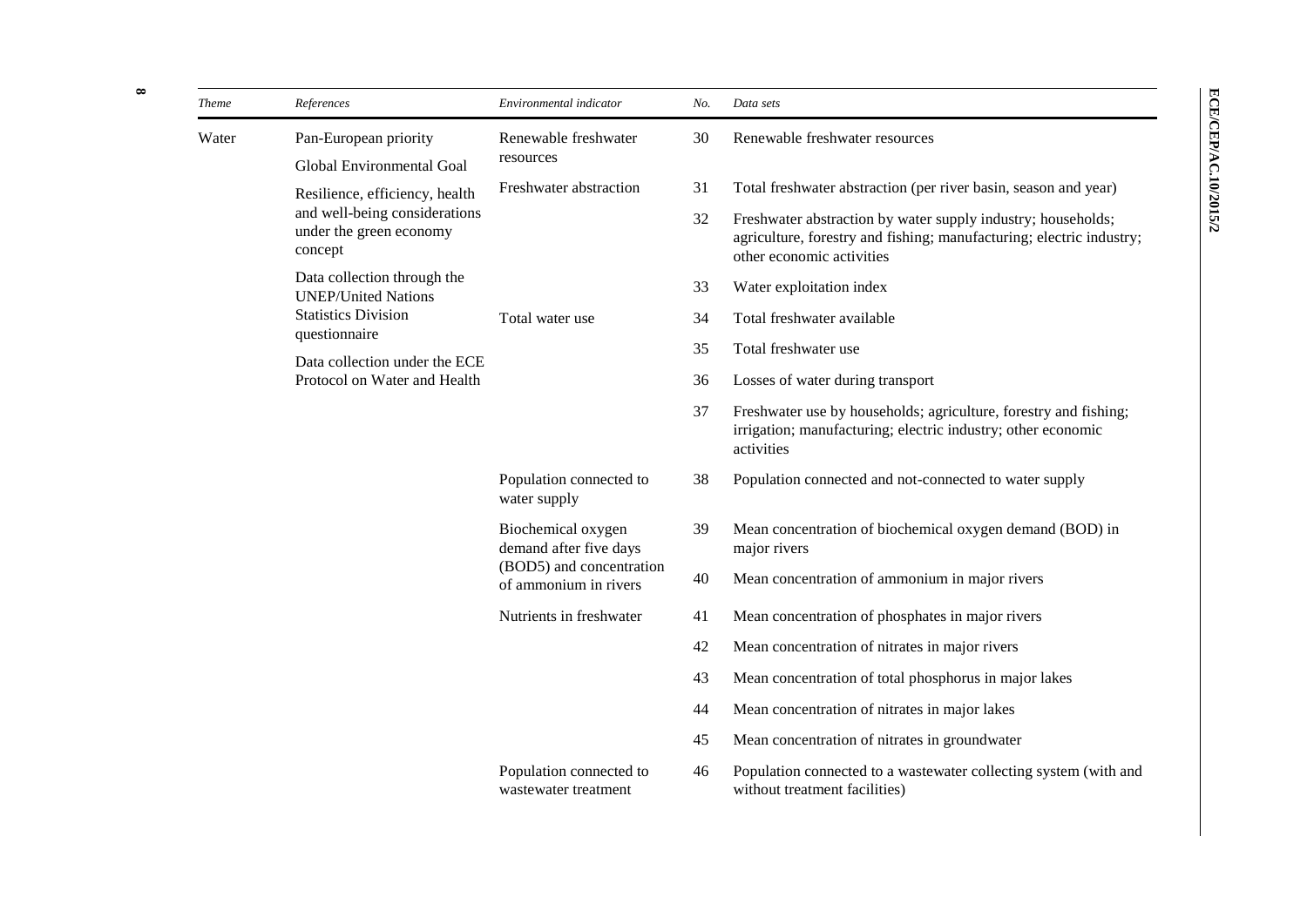| <b>Theme</b> | References                                                                      | Environmental indicator             | No. | Data sets                                                                                                                                                                                   |
|--------------|---------------------------------------------------------------------------------|-------------------------------------|-----|---------------------------------------------------------------------------------------------------------------------------------------------------------------------------------------------|
|              |                                                                                 | Wastewater treatment<br>facilities  | 47  | Wastewater treated in urban wastewater treatment plants (primary,<br>secondary, tertiary)                                                                                                   |
|              |                                                                                 | Polluted (not-treated)              | 48  | Wastewater discharged                                                                                                                                                                       |
|              |                                                                                 | wastewaters                         | 49  | Non-treated/not adequately treated wastewater                                                                                                                                               |
| Biodiversity | Pan-European priority<br>Global Environmental Goal                              | Protected areas                     | 50  | Total areas under protection (International Union for Conservation<br>of Nature categories)                                                                                                 |
|              | Resilience considerations<br>under the green economy<br>concept                 | Forests and other wooded<br>land    | 51  | Total forest area (forest and other wooded land)                                                                                                                                            |
|              |                                                                                 | Threatened and protected<br>species | 52  | Number of species protected — mammals, birds, fishes, reptiles,<br>amphibians, invertebrates, vascular plants, mosses, lichens, fungi,<br>algae                                             |
|              |                                                                                 |                                     | 53  | Number of species threatened — mammals, birds, fishes, reptiles,<br>amphibians, invertebrates, vascular plants, mosses, lichens, fungi,<br>algae                                            |
| Land and     | Pan-European priority                                                           | Land uptake                         | 54  | Total land uptake                                                                                                                                                                           |
| soil         | Global Environmental Goal                                                       |                                     | 55  | Land uptake by mining and quarrying; construction; manufacturing;                                                                                                                           |
|              | Resilience considerations<br>under the green economy<br>concept                 |                                     |     | technical infrastructure; transport and storage infrastructure;<br>residential, including recreational, infrastructure; landfills, waste<br>dumps and tailing pits                          |
| Energy       | Global Environmental Goal                                                       | Final energy consumption            | 56  | Total final energy consumption                                                                                                                                                              |
|              | Efficiency considerations<br>under the green economy<br>concept                 |                                     | 57  | Final energy consumption by category (industry; transport;<br>households; commercial and public services; agriculture, forestry<br>and fishery; non-specified, non-energy use)              |
|              | Data collection for the<br><b>International Energy Agency</b><br>energy balance | Total primary energy supply         | 58  | Total primary energy supply (production, export, import, bins,<br>stock changes)                                                                                                            |
|              |                                                                                 |                                     | 59  | Total primary energy supply by source (coal; crude oil; oil<br>products; natural gas; nuclear energy; hydropower; geothermal and<br>solar energy; biofuels and waste; electricity and heat) |